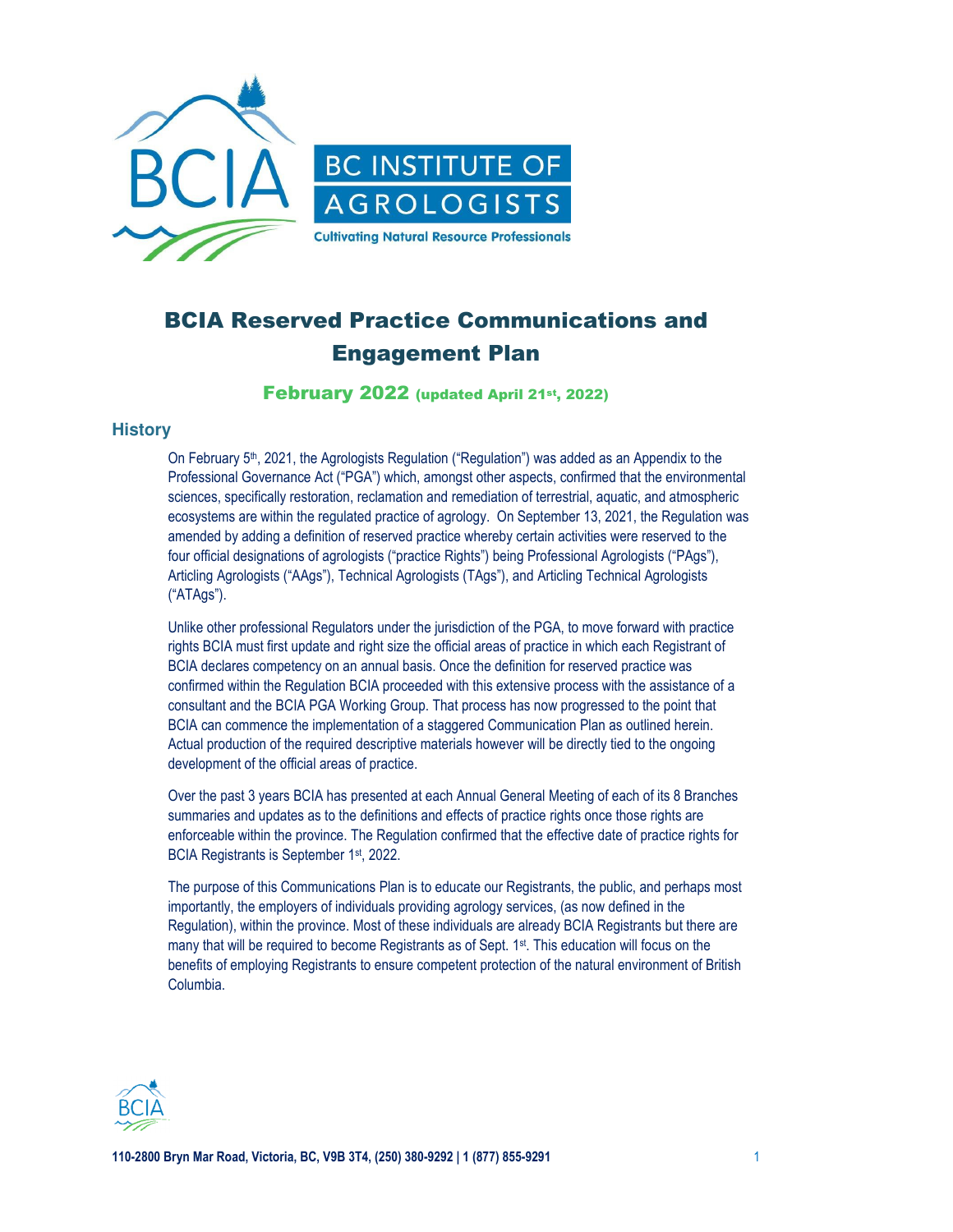

February 2022 (updated April 21st, 2022)

### **Objectives**

The primary objectives of this plan are as follows:

- 1. Inform external employer stakeholders, including the provincial government, of the legislative requirements and advantages of employing BCIA Registrants.
- 2. Educate existing Registrants of the new official areas of practice and the strengthened requirement for tracking mandatory professional development activities.
- 3. Strengthen communications with post-secondary educational institutions to assist those institutions in offering relevant courses which will be accepted by the BCIA towards qualifying for one of BCIA's four professional designations.

### **Tools & Outcomes**

To attain these objectives BCIA shall develop, and once approved by the OSPG, publish illustrative materials, including virtual presentations, that:

- clearly articulate the scope of practice(s) reserved to BCIA Registrants under the PGA;
- outline processes by which individuals can become Registrants of BCIA;
- identifies intersection of practices with other regulatory bodies;
- does not contradict, broaden or restrict the practice(s) reserved to BCIA or to other regulatory bodies that are subject to the PGA;
- addresses, to the extent possible, any perceived overlaps with traditional knowledge and practice of Indigenous Peoples.

The desired outcomes from the publication and dissemination of the above noted descriptive materials include the following:

- BCIA Registrants understand the scope of the new areas of practice and the correlations between BCIA reserved practice and the reserved practice of other professions regulated under the PGA;
- to the extent possible, members of the public can understand the practice areas and restrictions of BCIA Registrants;
- assist potential clients in determining which type of professional should be retained to address a specific project or concern;
- increased understanding between the PGA Regulatory Bodies as to each respective regulated and reserved practice.

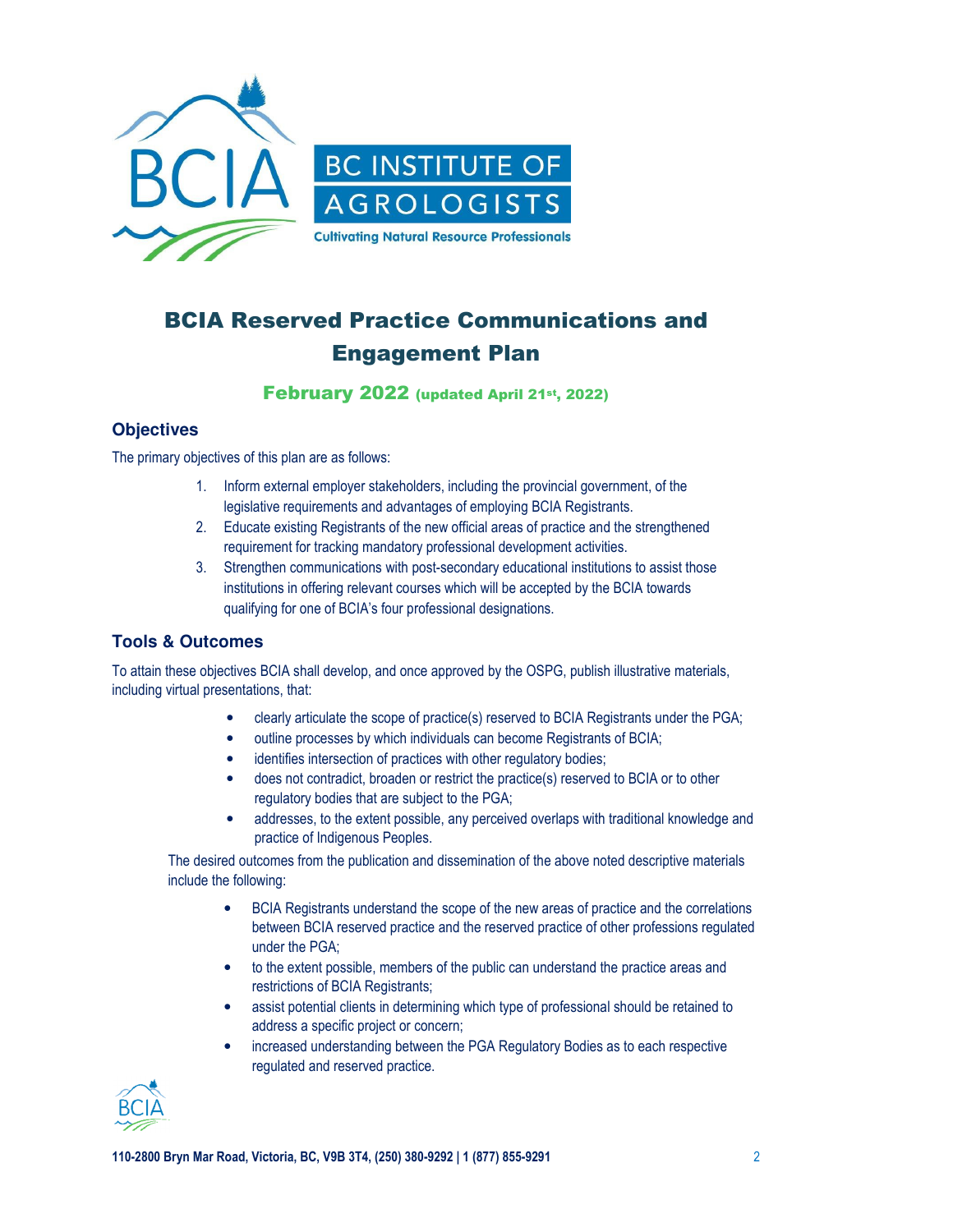

February 2022 (updated April 21st, 2022)

### **Regulatory Body Collaboration Plan**

To facilitate the orderly development and use of descriptive materials produced by any and all of the Regulatory Bodies subject to the PGA, (or as directed by the Superintendent) the BCIA proposes the following:

- prior to finalization, the descriptive materials shall be provided to each of the other Regulatory Bodies and to the OSPG for comment;
- subsequent to the consideration of any comments received the final draft of the descriptive materials will be provided to OSPG for formal approval;
- if a dispute arises between the BCIA and another PGA Regulatory Body respecting a substantive aspect of the proposed descriptive materials which cannot be resolved by frank discussion between the interested Regulators, each of the Regulators in the respective dispute shall appoint 3 of its own Registrants to sit upon a resolution panel. The panel shall meet, (which can be done virtually) to resolve the dispute which decision, if approved by 2/3 of the members of the panel, shall be binding on all involved Regulators. If a 2/3 majority cannot be attained the matter(s) shall be referred to the Superintendent for assistance.

### **Key Stakeholders**

| <b>Stakeholder Group</b> | <b>Primary Methodology(s)</b>                                                                                                                                                                                                                                                     | <b>Interaction History</b>                                                |
|--------------------------|-----------------------------------------------------------------------------------------------------------------------------------------------------------------------------------------------------------------------------------------------------------------------------------|---------------------------------------------------------------------------|
| <b>BCIA Registrants</b>  | Established BCIA communication,<br>(*applies to all stakeholder groups):<br>• Electronic Newsletters<br>• President Special Reports<br>• Direct responses to inquiries<br>• Website<br>• Social media platforms<br>2022 Conference & AGM<br>Volunteer meetings<br><b>Webinars</b> | Constant communication with<br>Registrants on all platforms and<br>venues |

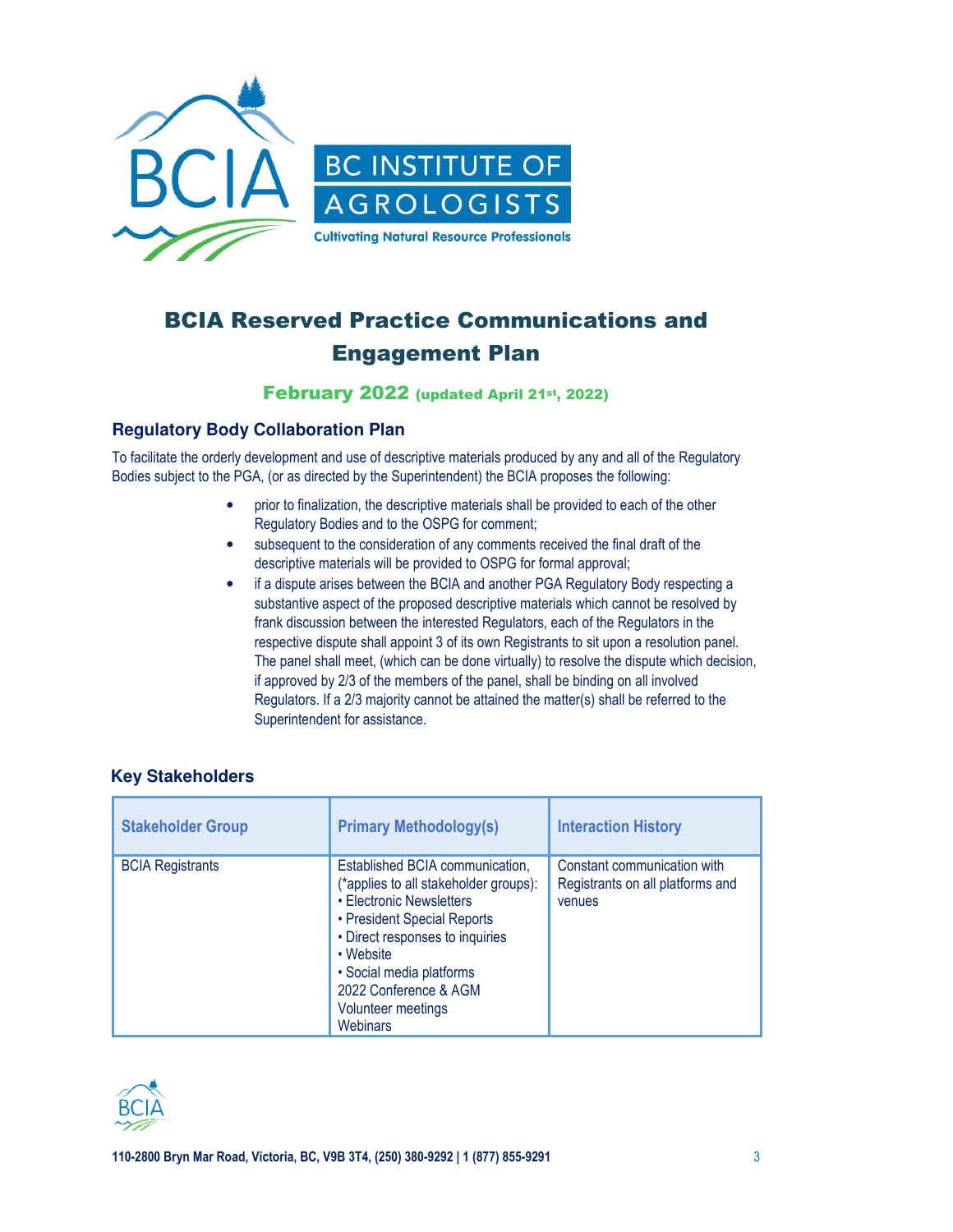

### February 2022 (updated April 21st, 2022)

| <b>Professional Partners</b><br>(i.e. OSPG, ABCFP, BCIA,<br>ASTTBC, EGBC, AIBC,<br>ASPB, etc.)                                                                                                              | One on one meetings<br>Facilitated group meetings<br>2022 Conference & AGM                                                                                                                                                                                                                                                                                                                                                                                                                                                                                                                                                                                                                                                                                               |                                                                                                                                                                                                                                                                                                                                                                |
|-------------------------------------------------------------------------------------------------------------------------------------------------------------------------------------------------------------|--------------------------------------------------------------------------------------------------------------------------------------------------------------------------------------------------------------------------------------------------------------------------------------------------------------------------------------------------------------------------------------------------------------------------------------------------------------------------------------------------------------------------------------------------------------------------------------------------------------------------------------------------------------------------------------------------------------------------------------------------------------------------|----------------------------------------------------------------------------------------------------------------------------------------------------------------------------------------------------------------------------------------------------------------------------------------------------------------------------------------------------------------|
| <b>Employers</b><br>• Provincial Government<br>$\triangleright$ Federal Government<br>• Municipal Governments<br><b>Regional Governments</b><br>➤<br><b>First Nations</b><br>⋗<br>Governments<br>• Industry | Invitations to present/meet through:<br>• Union of BC Municipalities<br>• BC Business Council<br>• Council of Forest Industries<br>• Mining Association<br>• PGA Advisory Group<br>• Department of Fisheries and<br>Oceans<br>• Organic Farming Association<br>• Members of the Investment<br>Agricultural Foundation of BC<br>(Cattleman's Association, Fruit<br>Growers Association etc.)<br>• Environment Canada<br>• First Nations governments<br>• First Nations Industry<br>Associations<br>• Employers that request a specific<br>meeting/information session<br>• Ministries of Agriculture, Food and<br>Fisheries: Energy Mines and Low<br>Carbon Innovation; Indigenous<br>Relations and Reconciliation and<br>Environment & Climate Change<br><b>Strategy</b> | There has been an ever-<br>increasing frequency of inquiries<br>from private sector employers<br>requesting information on<br>reserved practice. We will start<br>scheduling meetings with<br>governmental and industry<br>associations as soon as a first<br>draft of our new areas of practice<br>has been developed, which is<br>expected by May 6th, 2022. |
| <b>Environmental NGOs</b>                                                                                                                                                                                   | Meeting Invitations to:<br>• Association of Applied Biology<br>Professionals<br>• Eco-Canada<br>• Nature Trust                                                                                                                                                                                                                                                                                                                                                                                                                                                                                                                                                                                                                                                           |                                                                                                                                                                                                                                                                                                                                                                |
|                                                                                                                                                                                                             |                                                                                                                                                                                                                                                                                                                                                                                                                                                                                                                                                                                                                                                                                                                                                                          |                                                                                                                                                                                                                                                                                                                                                                |

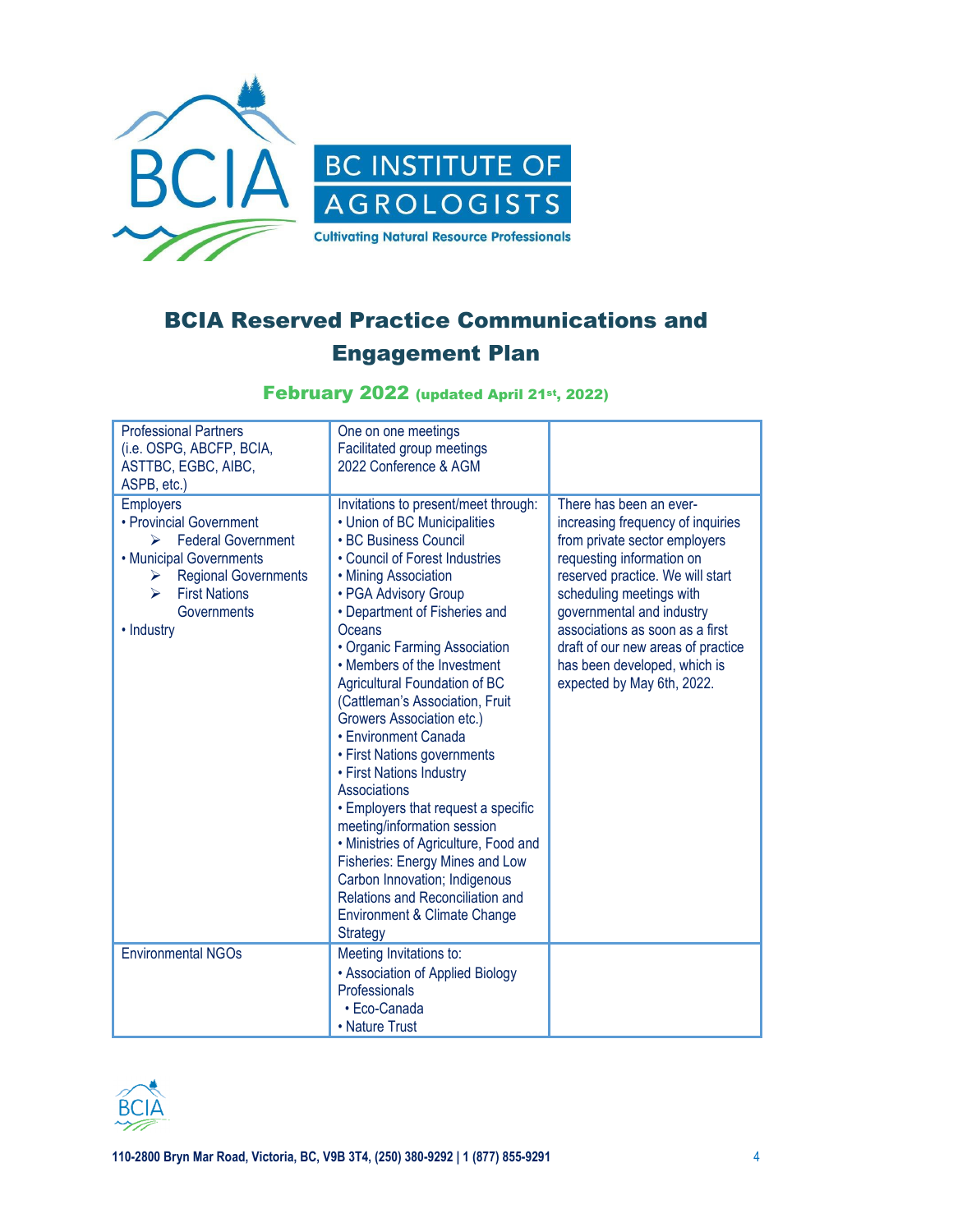

### February 2022 (updated April 21st, 2022)

|                                                  | • Other ENGOs that request a<br>specific meeting /information<br>session                                                                |                                                                                                                                                                                                                                       |
|--------------------------------------------------|-----------------------------------------------------------------------------------------------------------------------------------------|---------------------------------------------------------------------------------------------------------------------------------------------------------------------------------------------------------------------------------------|
| Academic Institutions<br>• Faculty<br>• Students | Presentations and/or meeting<br>invitations concentrating on<br>curriculum development to:<br>• Accredited Universities and<br>Colleges | The BCIA has long-standing<br>relationships with UBC, UBCO,<br>Thompson Rivers University and<br>Royal Roads University. There<br>are 11 other institutions that<br>provide agrology related courses<br>that will need to be engaged. |
| Non-registered practitioners                     | <b>BCIA</b> communications platforms<br>Well-advertised webinars and<br>information sessions                                            | We are receiving increased<br>reports from Registrants as to the<br>extent of non-registrants' practice.<br>Focus of communication to those<br>individuals and companies will be<br>pathways to registration.                         |
| Public                                           | Public will be invited to BCIA<br>Registrant information sessions                                                                       | We have never had an inquiry<br>from the public respecting these<br>matters since the start of the<br><b>Professional Reliance Review</b>                                                                                             |

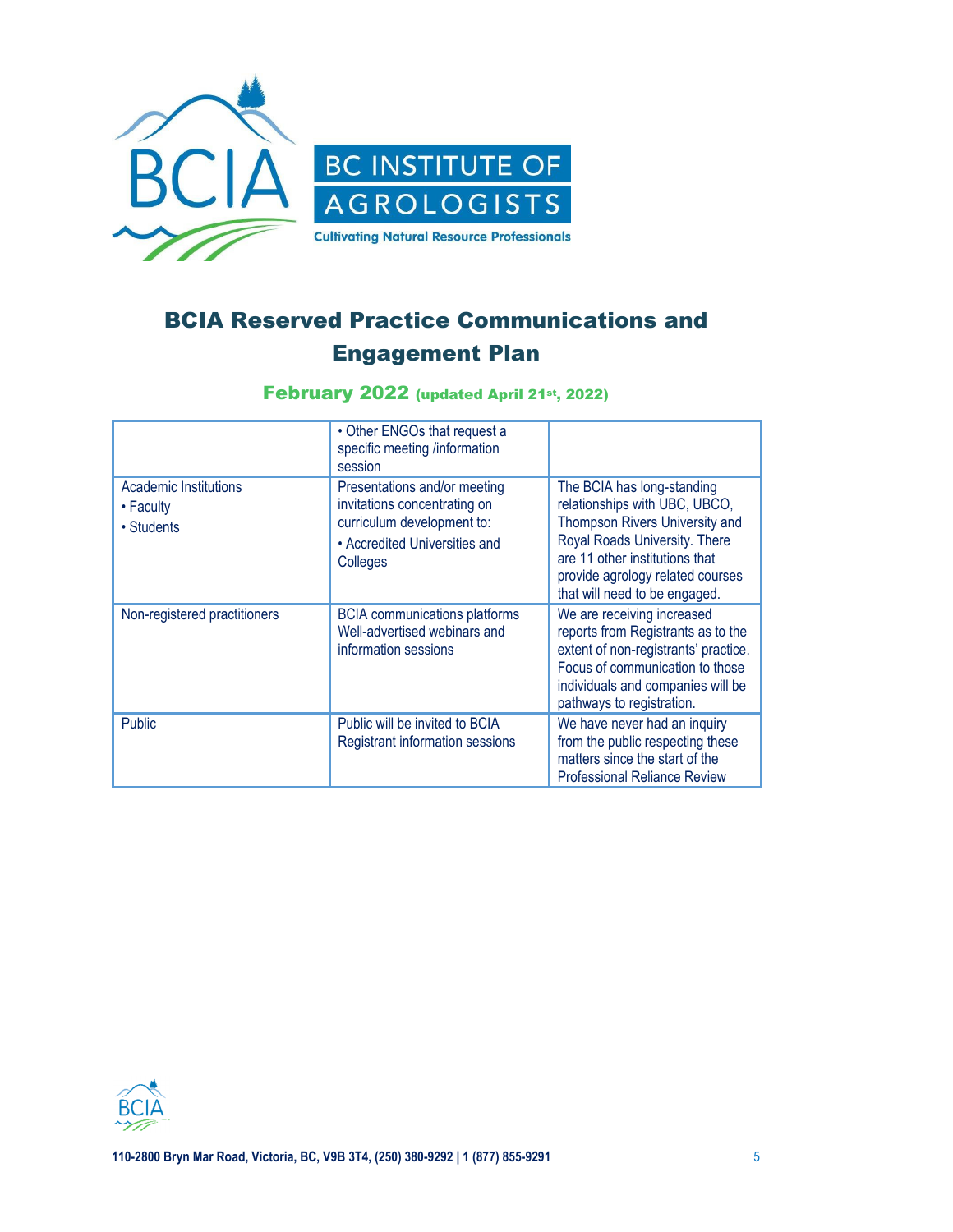

### February 2022 (updated April 21st, 2022)

### **High-Level Timeline/Schedule**

| <b>Task</b>                                                                                                                     | <b>Timing</b>                                                                | <b>Considerations</b>                                                                                                                                                                             |
|---------------------------------------------------------------------------------------------------------------------------------|------------------------------------------------------------------------------|---------------------------------------------------------------------------------------------------------------------------------------------------------------------------------------------------|
| First Draft of new Regulated Areas<br>of Practice                                                                               | Complete by April 30, 2022                                                   | Foundational step before<br>descriptive materials can be<br>finalized                                                                                                                             |
| Produce descriptive materials                                                                                                   | Already commenced however will<br>not be fully complete until May<br>30,2022 | Will require conversations with<br>regulatory partners                                                                                                                                            |
| Produce pathways schematic<br>(includes limited license)                                                                        | Complete April 29, 2022                                                      | <b>Credentials Committee currently</b><br>working to this deadline                                                                                                                                |
| Develop collaborative agreements<br>with other regulators as per<br>currently in place with both<br><b>ASTTBC and with EGBC</b> | Complete May 30, 2022                                                        | Will depend on availability of other<br>regulators and their work priorities                                                                                                                      |
| Produce digital presentation to be<br>used on line and with meetings<br>with external stakeholders                              | May 30, 2022                                                                 | Exact content dependent on<br>meeting above deadlines                                                                                                                                             |
| Extend invitations to engage to<br>above listed stakeholders                                                                    | May 30 to July 29, 2022                                                      | <b>BCIA</b> is scheduling preliminary<br>meetings with stakeholder groups<br>prior to these dates                                                                                                 |
| Conduct a series of informational<br>webinars available to Registrants<br>and the public free of charge                         | June- July 2022                                                              | Webinars will focus on<br>specific topics of interest<br>especially special limited<br>licenses and reserved<br>practice activities.<br>Webinars will be recorded and<br>available on the website |
| Finalize reserved practice roll out                                                                                             | August 2022                                                                  |                                                                                                                                                                                                   |